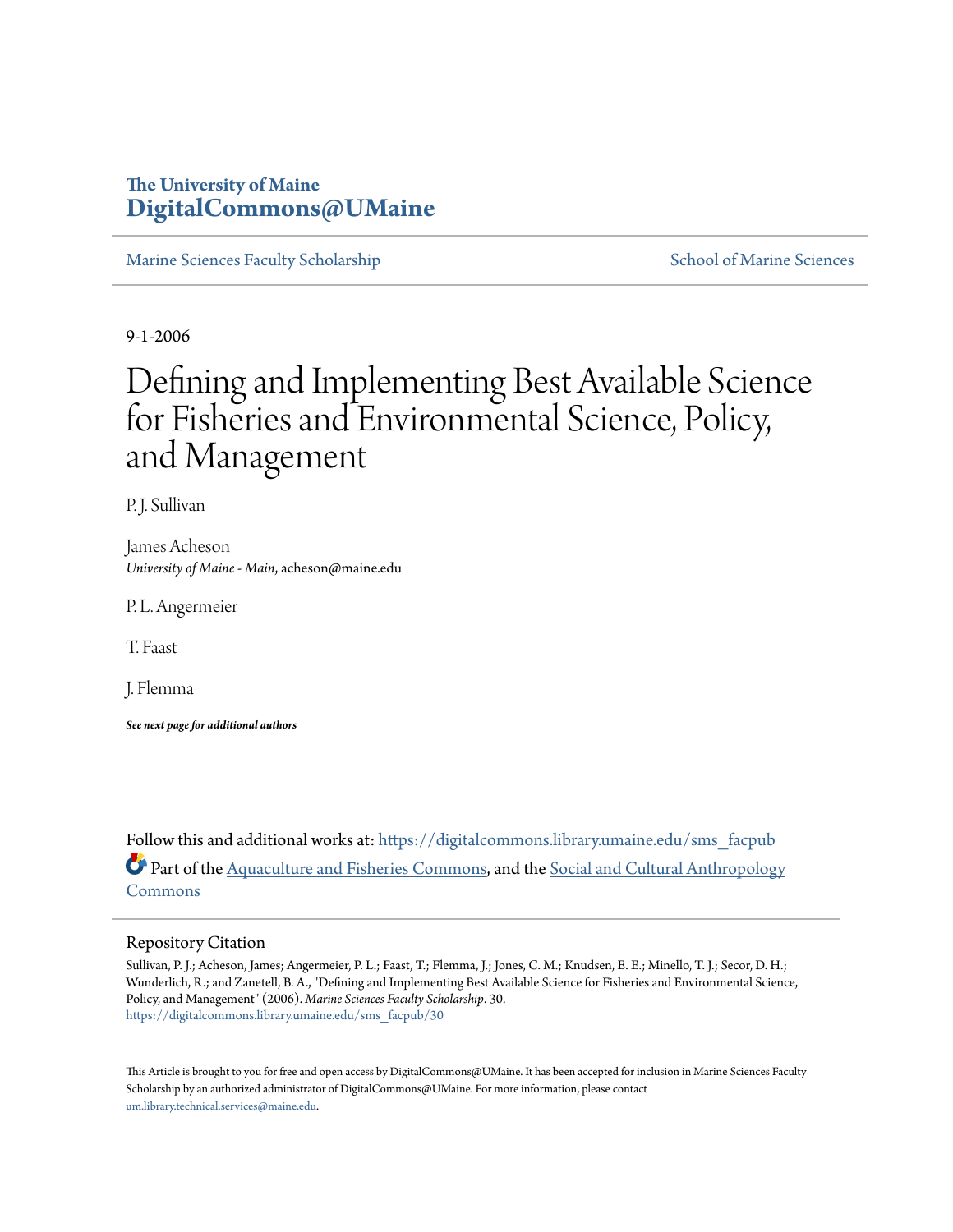#### **Authors**

P. J. Sullivan, James Acheson, P. L. Angermeier, T. Faast, J. Flemma, C. M. Jones, E. E. Knudsen, T. J. Minello, D. H. Secor, R. Wunderlich, and B. A. Zanetell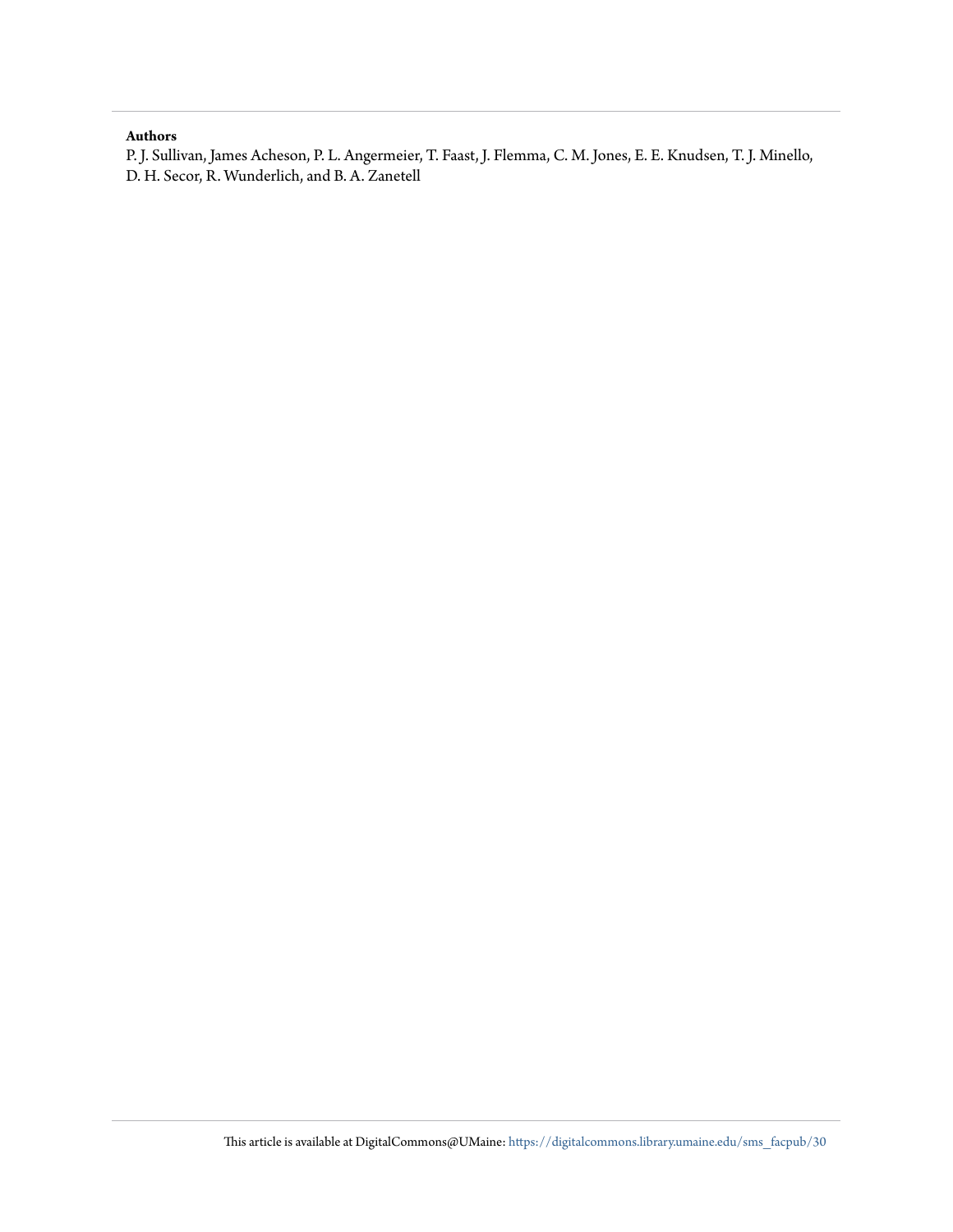## **Defining and Implementing Best Available Science for Fisheries and Environmental Science, Policy, and Management**

In the United States, many of the laws governing environmental conservation and management stipulate that the best available science be used as the basis for policy and decision making. The Endangered Species Act, for example, requires that decisions on listing a species as threatened or endangered be made on the basis of the "best scientific and commercial data available." Similarly, National Standard 2 of the Magnuson-Stevens Fishery Conservation and Management Act states that conservation and management measures shall be based on "the best scientific information available." Further, the U.S. Environmental Protection Agency has emphasized the role of best available science in implementing the Clean Water Act (USEPA 1997). Determining what constitutes the best available science, however, is not straightforward, and scientists, policymakers, and stakeholders often have disparate ideas on how the concept should be defined and interpreted.

The American Fisheries Society and the Estuarine Research Federation established a committee to consider what determines the best available science and how it might be used to formulate natural resource policies and procedures. This synopsis examines how scientists and nonscientists perceive science, what factors affect the quality and use of science, and how changing technology and societal preferences influence the availability and application of science. Because the issues surrounding the definition of best available science surface when managers and policymakers interpret and use science, we also discuss the interface between science and policy and explore ways in which scientists, policymakers, and managers can more effectively apply science to environmental policy. The full report is available at www.fisheries.org.

#### **DEFINING BEST AVAILABLE SCIENCE**

Science means different things to different people. Science may be viewed simply

P. J. Sullivan, Cornell University, Ithaca, NY J. M. Acheson, University of Maine, Orono P. L. Angermeier, U.S. Geological Survey, Blacksburg, VA T. Faast, U.S. Fish and Wildlife Service, Portland, OR J. Flemma, Prairie Rivers Network, Champaign, IL C. M. Jones, Old Dominion University, Norfolk, VA E. E. Knudsen, U.S. Geological Survey, Anchorage, AK T. J. Minello, NOAA Fisheries, Galveston, TX D. H. Secor, University of Maryland Center for Environmental Science, Solomons R. Wunderlich, U.S. Fish and Wildlife Service, Lacey, WA B. A. Zanetell, U.S. State Department, Washington, DC

The findings and conclusions of this report are those of the committee, and do not necessarily represent those of any agency or organization.

as a body of organized knowledge or as a rigorous, standardized way of collecting information. Science may be more broadly viewed as a way of knowing things or creating knowledge, where what is defined as knowledge is based on a mix of observation, intuition, experimentation, hypothesis testing, analysis, and prediction. Each of these views of science is valid. Each recognizes implicitly that multiple conceptions of science exist. Each is crucial to understanding the controversy associated with defining best available science. However, these subtle differences in how science is perceived can lead to major differences in how it is used to develop policies and implement management decisions.

Although most nonscientists recognize science as a source of information, many do not appreciate the range of scientific approaches or the importance of debate, dissent, skepticism, and personal opinion involved in the process of producing scientific knowledge. Interpretations of scientific findings by nonscientists range widely because of the many personal contexts and frames of reference that nonscientists have in relation to their understanding of science (Weber and Word 2001). Unfortunately, many policymakers, regulators, and judges have unrealistic expectations of science. They expect science to produce uncontested, value-free, universally applicable knowledge that is accessible to everyone, scientist and nonscientist alike (Salter 1988; Pouyat 1999). Although the scientific process is designed to minimize the influence of values, that influence can never be entirely eliminated. Nevertheless, adherence to a methodology that minimizes subjectivity throughout the process of knowledge development is perhaps the greatest distinction between the scientific and nonscientific arguments employed in support of policy decisions (Rykiel 2001).

Science provides a basis for measuring changes in the environment, for understanding how ecosystems operate, and for predicting how a change in environmental conditions might affect ecosystem operation. However, science cannot provide a basis for choosing human goals with respect to the management of these systems. Goal setting, an integral part of policymaking, is a value-based process. A common misconception of nonscientists is that science can provide objective answers to the thorny question, "How should we manage this ecosystem or resource?" Such questions can be answered only by reconciling the socially constructed values and expectations of the stakeholders at the policymaking table. Scientists may, of course, participate in goal setting, but they should neither be expected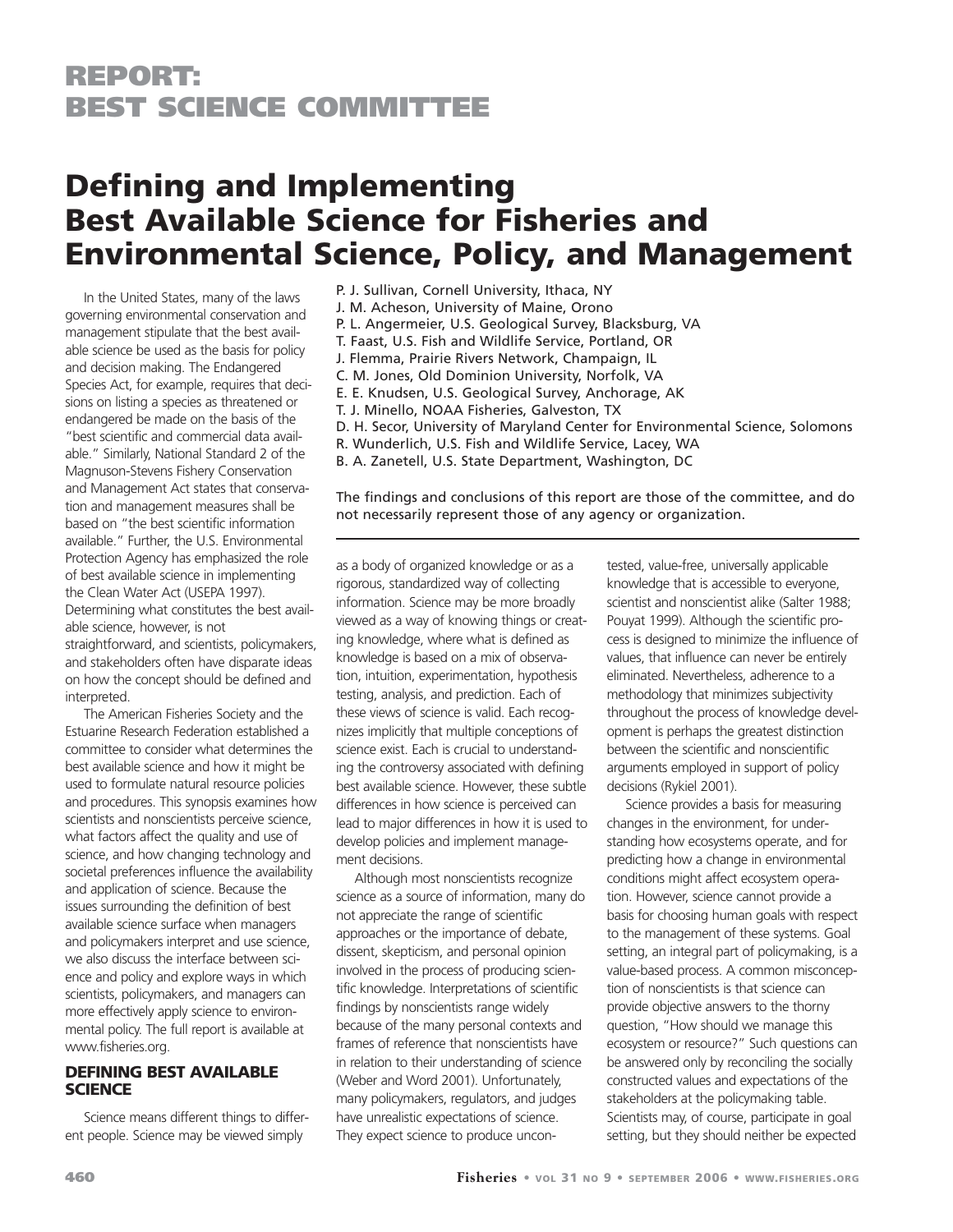nor claim to be completely objective under those circumstances. In contrast, science can inform society about the consequences of its management goals and actions, which may lead to revised goals and actions, but goal setting itself is outside the realm of science.

#### **WHAT IS BEST SCIENCE?**

#### *Science and the Scientific Process*

To achieve high-quality science, scientists conduct their studies using what is known as the scientific process, which typically includes the following elements:

- A clear statement of objectives;
- A conceptual model, which is a framework for characterizing systems, making predictions, and testing hypotheses;
- A good experimental design and a standardized method for collecting data;
- Statistical rigor and sound logic for analysis and interpretation;
- Clear documentation of methods, results, and conclusions; and
- Peer review.

The first step in developing a research plan and ensuring the quality of the scientific process lies in a clear statement of objectives. Without such a statement, it is all too easy for procedures to be applied haphazardly and for results to be ambiguous. Once clear and relevant objectives have been posed, the next step is to develop a framework for prediction and testing hypotheses. In the context of management, formulating conceptual frameworks (models) should facilitate decision making. Conceptual models allow predictions to be made under alternative scenarios, while the possible consequences and risks are objectively explored.

Scientists recognize that the information coming out of an analysis is only as good as the information going into it. That is why the scientific community has set up standards for collecting information and ensuring data quality. Once the data are obtained, they are usually analyzed and interpreted in the context of some hypothesis being tested or some estimate or prediction being formulated. Models and hypotheses, however, are subject to a number of assumptions. Scientists should present results under alternative models or assumptions so that the range of reasonable interpretations is clearly stated. Scientists and policymakers together should identify relevant ecological or social processes,

assumptions, and risks of falsely interpreting scientific results. Frank communication of the limitations of knowledge can promote respectful relations between scientists and policymakers (Bolin 1994). The failure of scientists to consistently articulate the limits of science has contributed to a recent erosion of public trust in scientific experts (Ludwig 2001). Sound science is characterized not so much by the reliability of the particular bits of knowledge produced as by the reliability of a transparent, repeatable scientific process.

A basic precept of science is that it must be verifiable. This is what separates science from other methods of understanding. However, direct verification is not always possible. In lieu of this, scientists review the results of scientific inquiry as a community to assess its validity. This is the process of peer review. The rigor of the peer review is one way to categorize the degree to which a scientific study is adequate for informing management decisions. To scientists, peer review is a formal process conducted by active, knowledgeable experts in the general field of the study of interest. The peer review covers:

- 1. The validity of the methods used,
- 2. Whether the methods and study design adequately address the objectives,
- 3. Whether the results that are reported are adequate for interpretation,
- 4. Whether the results support the conclusions, and
- 5. Whether the findings represent a significant advance in scientific knowledge.

Typically, several knowledgeable scientists conduct the review independently and anonymously.

While the scientific community is primarily interested in the validity of the research, the public and policymakers are more interested in the impact of science on societal decisions. Thus the basis for judging science differs, as does the meaning of valid evidence (Clark and Majone 1985). The policy implications of science are judged not only on the basis of its quality but also regarding how it influences the public. Science, as well as discussions of "best" science, becomes controversial to nonscientists only when it has the potential to change societal policy.

#### **SCIENCE AND HUMAN UNDERSTANDING**

Science is a human endeavor. Consequently, it is limited by human abilities and influenced by human principles, beliefs,

and values. Scientists attempt to deal with these limitations and influences by being open about them. Unfortunately, all knowledge is embedded in uncertainty. There are many sources of uncertainty and many frameworks in which to categorize that uncertainty (see Hilborn 1987; Suter et al. 1987; Wynne 1992; and Elith et al. 2002 for several frameworks germane to the aquatic sciences). Common sources of ecological uncertainty include:

- 1. Lack of basic biological information, exemplified through natural history or demographics;
- 2. Lack of information on functional relationships between populations and environmental factors;
- 3. Unpredictable events, such as the timing of floods and hurricanes; and
- 4. High variability associated with key parameter estimates (Mangel et al. 1996).

Scientists often deal explicitly with some types of uncertainty but largely ignore other types (Wynne 1992; Costanza 1993). Discussion of risk, that is, the expected loss associated with decisions made under uncertainty, is common in scientific discourse. New approaches that more openly acknowledge uncertainty are needed to implement socially acceptable safeguards against adverse effects. A key challenge is to develop scientific methods that estimate the social costs of uncertainty so that those costs can be distributed equitably across society (Costanza 1993).

There is renewed interest in the scientific community about ethics in conducting science (NRC 1995; Macrina 2000). The public perception that science is objective should be tempered by the fact that scientists are human and not immune to human imperfections. Although it is not always apparent, personal values are inseparable from the practice of science (Roebuck and Phifer 1999). Constitutive values shape all scientists' choices of what warrants studying, how to frame hypotheses, and which methods to apply (Shrader-Frechette and McCoy 1993; Franz 2001). Fisheries science has traditionally focused on stewardship and sustainability as principal underlying values (Smith 1994). Increasingly however, fisheries and environmental issues have attracted interest within the discipline of biological conservation, which is inescapably normative (Barry and Oelschlaeger 1996). Advocacy for preserving biological diversity is central to this and is based on the belief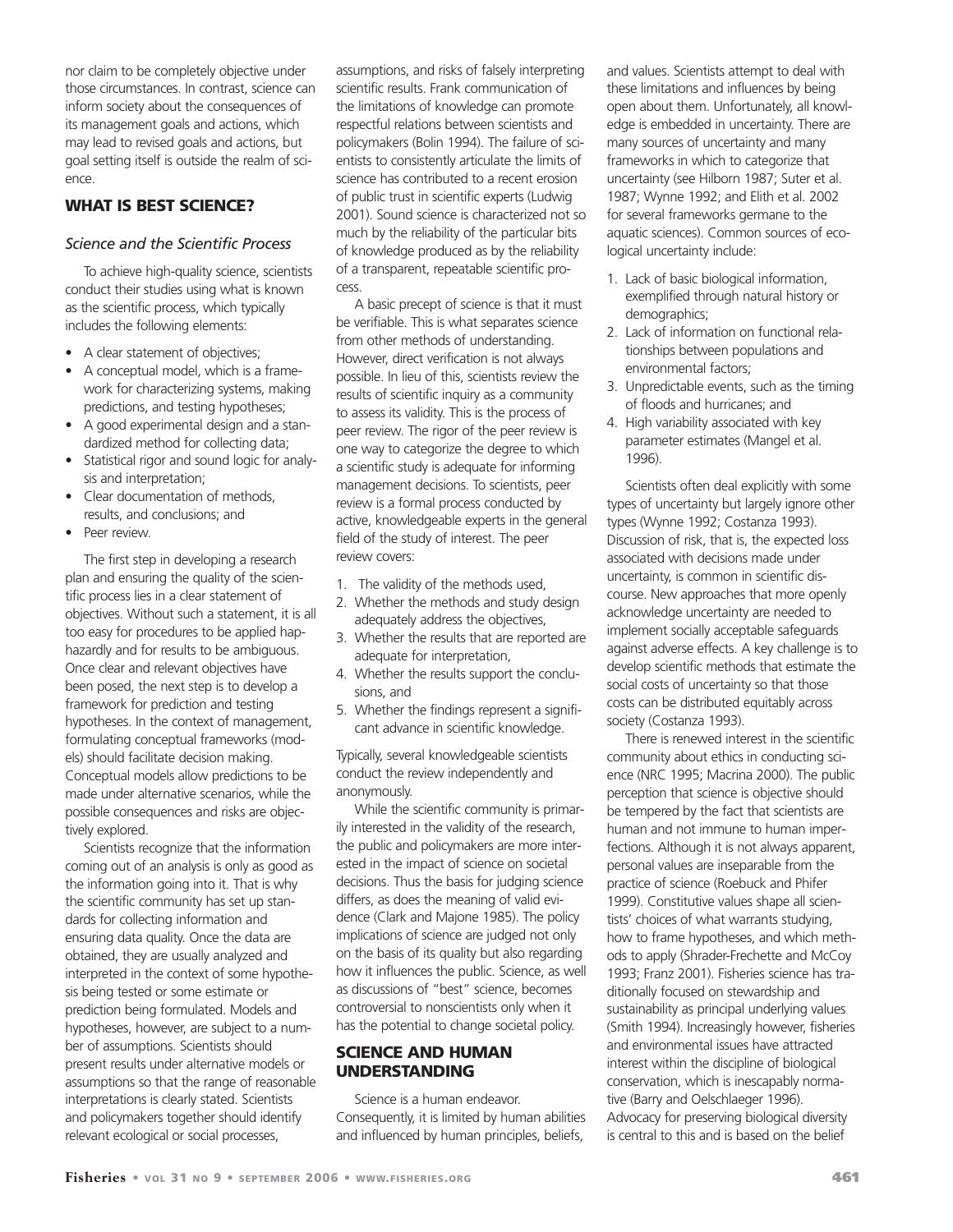that biodiversity is intrinsically good (Soule 1985) and that naturally evolved elements of diversity such as genomes, communities, and landscapes are more valuable than artificial elements (Angermeier 2000). Moral obligations also come into play. The major revelations of ecology include the dependence of humans on other biota and the connectivity of the biosphere (Costanza et al. 1997). Thus, the ethics of environmental science encompass rules for considering the needs of non-human biota and future humans.

The unavoidable link between science and values presents two consequences for scientific recommendations regarding environmental policy. First, sound science must include explicit expression of underlying values, especially those values that may cause serious conflict (Barry and Oelschlaeger 1996; Allen et al. 2001). Second, stakeholders—and the scientists who support them—should participate in the debate leading to policy decisions (Dietz and Stern 1998; Ludwig 2001). Legitimate sources of technical disagreement among scientists sometimes adds confusion to the public debate. However, the debate itself often clarifies issues and determines many of the key questions that need to be addressed in the future. Forums should be sought for such public debate.

#### **WHAT IS BEST AVAILABLE SCIENCE?**

Information is now available to scientists and the public through a wide variety of sources, including the World Wide Web and popular media. The conventionally accepted sources for scientific information are the peer-reviewed literature, the gray literature, expert opinion, and anecdotal experience. These sources are commonly viewed as reflecting different levels of innovation, quality, respectability, and accessibility depending on the source and the uses to which they have been put. However, it may not be possible to conclude that a single source of information—conventional or new—is the best under all circumstances.

Recognizing what knowledge is available per se is not especially contentious. It is the quality of that information that must be critically addressed. This concern should cause us to recall the criteria for best science: that is, that the questions be clearly stated, the investigation well designed, and the results analyzed logically, documented clearly, and subjected to peer review. Therefore, to have the best available science, scientists, policymakers, and the public should seek to have good science made more available so that the available science is of higher quality.

#### **POLITICAL FACTORS INFLUENCING BEST AVAILABLE SCIENCE**

Many nonscientists and scientists believe that science is being increasingly politicized. Articles in newspapers (e.g., Broad and Glanz 2003) and professional newsletters document frequent instances in which the process and products of science are interfered with for political or ideological reasons. In these cases, the soundness of science, as judged by those interfering, turns on the extent to which the evidence supports a particular policy stance or goal. What was previously an objective scientific debate then becomes centered on values in a public forum. Some environmental sociologists refer to such a debate as a "tournament of values" (Hull and Robertson 2000). While public debate about scienceinformed issues is important, for we must identify values of concern and risks associated with alternative management actions, political intervention itself can be a major barrier to the sound practice and application of science.

Politicization comes from many sources, each influencing the process and results of science through a variety of strategies and ranges from adapting the evidence to support a specific policy position to manipulating the broader issues in ways that determine their priority in political agendas. Several recent publications (e.g., Hutchings et al. 1997; Wilkinson 1998; Trachtman and Perrucci 2000; Restani and Marzluff 2001) document a variety of politicizing strategies that affect three major components of the science-policy interface, namely: acquiring knowledge, communicating information, and incorporating knowledge into policy.

The acquisition of knowledge often appears to be less politicized than the other components of the science-policy interface. However, scientists can be inhibited from acquiring new knowledge through restrictions on data collection and funding opportunities (Boesch 1995), or by establishing unachievable standards for risk or certainty. The communication of scientific knowledge and the uncertainty attending it is often highly politicized. Common politicizing tactics include delaying or suppressing releases of reports, misrepresenting the scientific basis of findings, misrepresenting

alternative hypotheses, suppressing or denouncing scientific dissent, downplaying selected uncertainties, and manipulating conclusions. Finally, scientific discourse is commonly influenced by controlling the productivity or use of science. For example, political interference can impair the ability of scientists to understand the problems and formulate solutions associated with fishery collapses (Hutchings et al. 1997).

#### **IMPLEMENTING BEST AVAILABLE SCIENCE**

The preceding sections provide a practical framework for recognizing and developing the best available science while avoiding the politicization of science. How science gets implemented, however, ultimately rests on how well it is interpreted and conveyed through policy. Although scientists play an important role in implementing science, they rarely control the process. Furthermore, unpopular management decisions often lead to claims of "poor science" and calls for additional scientific review, which can obscure the substantial social conflicts at issue. We emphasize several points regarding the social complexity of incorporating science into policy:

- Science can be used to formulate clearer, less ambiguous laws and regulations;
- Natural resource and conservation issues are expanding beyond a single-species focus to include multispecies and ecosystem-level trade-offs. Scientific principles can be applied to ecosystem management to make it more effective with fewer surprises;
- Science and policy involve responsibility. Effective policymaking requires participants to recognize who is responsible for what and to apply precautionary (i.e., risk-averse) approaches when uncertainty is great and/or risks are onerous. This includes discussion of how risks are to be allocated among present and future stakeholders;
- Information relevant to policy comes from multiple sources and varies in its objectivity. Both scientific and valuebased information are valuable, but they tend to inform different parts of policy development. As more stakeholders participate in the process of developing science-based policy, scientists will be increasingly challenged to influence management decisions and outcomes; and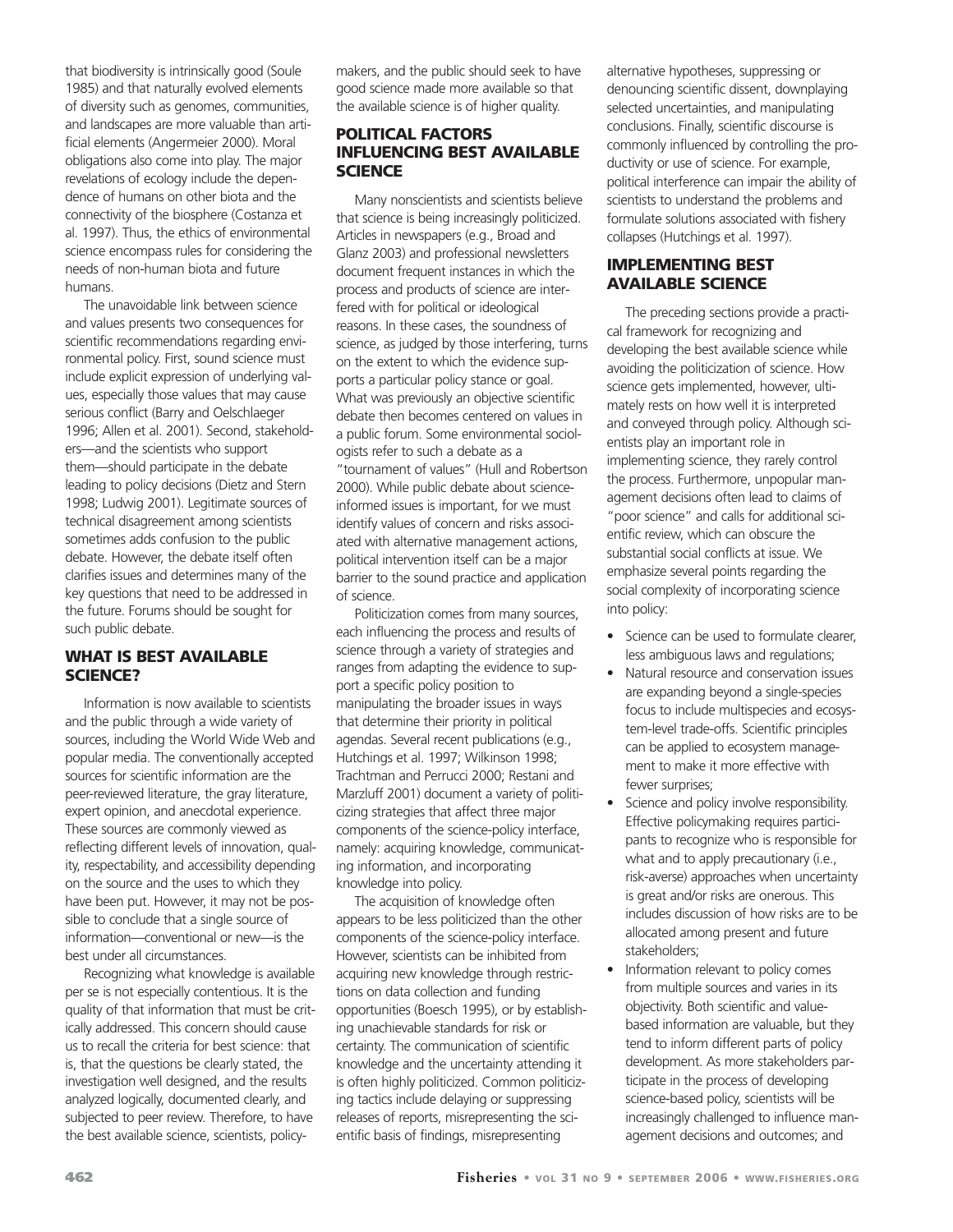• Science is only one part of a complex political process.

The prevalence of over-harvested aquifers, forests, and fish stocks, and of imperiled species, is testimony to the failure of policymakers to apply best available science. To enhance the likelihood that their science is properly implemented, scientists will need to become more familiar with and more engaged in the nonscientific aspects of policy development.

Scientists committed to the sustainable management of ecosystems are developing new strategies to buffer science from political interference, while keeping open the possibility for a democratic debate. These strategies fall into four main categories:

- 1. Invoke independent review by experts with little vested interest in outcomes of the review or the associated policy;
- 2. Develop standard procedures and criteria for decision making, before reaching decision points;
- 3. Revise bureaucracies to broadly integrate information but keep separate the scientific and policymaking functions; and
- 4. Promote scientific literacy among policymakers and the public, where literacy means not only being familiar with facts and technologies but also being able to think critically to reach an informed opinion on public issues.

We expect these strategies to become increasingly important to incorporating best available science into environmental policy. Furthermore, we believe that scientific societies (e.g, AFS) are more capable than individual scientists of advancing these strategies.

#### **CONCLUSIONS**

The best available science can be defined and acquired for any resource or environmental issue, including the most controversial ones, so that fully informed decisions are possible. However, for this to take place it is essential that scientists, policymakers, and the public be aware of the factors affecting the development and limitations of science and its implementation.

The results of a sound scientific process need not be infallible to be the best available. Scientific information and the conclusions it supports will always be subject to multiple interpretations, but greater transparency in the process will go far in addressing skepticism and averting controversy. High-quality science adheres to the well-established scientific process. The soundness of any science is enhanced if associated values, assumptions, and uncertainties are clearly explained.

Science is a human endeavor. As such it is limited by human understanding of the systems we interact with and implicitly or explicitly is influenced by underlying human principles, values, and beliefs. Maintaining transparency and openness in the scientific process when communicating methods, assumptions, and findings may be difficult, but it should promote better science. Limits to human understanding are a primary source of uncertainty in scientific knowledge and of risks associated with management actions. Scientific debate is an important mechanism by which scientists can explore the consequences of uncertainty and risk for environmental decision making.

Unfortunately, even science that has been developed through an open, transparent, and well-communicated process may not be fully adequate for addressing management issues. Scientists must often rely on incomplete information in offering their best expert advice. That is why scientists are obligated to articulate the limits of science and develop means for overcoming problems in communicating



## **Choose VEMCO's sophisticated** coded tags and receivers to provide the best results.

**- or more than 25 years**, scientists have relied<br>
on VEMCO to provide the latest innovations in on VEMCO to provide the latest innovations in acoustic telemetry. Our line of coded acoustic transmitters and receivers have revolutionized the way scientists conduct field telemetry research. Micro to large transmitters encoded with unique digital identification codes permit scientists to keep track of individuals to populations of many trophic levels.

VEMCO's affordable VR2 underwater coded receiver records up to 300,000 tag detections during each deployment and can run for more than a year on one D-cell battery! Many researchers around the world are collaborating and sharing data from a global network of VR2 receivers. Applications include:



- $\ddot{\phantom{1}}$ Survival studies
- $\ddot{\phantom{1}}$ Hydro Dam passage
- $\ddot{\phantom{1}}$ Eish population movements (smolt migration)
- $\ddot{\phantom{1}}$ Marine Protected Area (MPA) analysis
- $\mathbf{r}$ Spawning timing and effort
- $\mathbf{r}$ Studies of endangered populations

**VEMCO** (a division of AMIRIX Systems Inc.) !"#\$%& !#



www.vemco.com

**Making Waves in Acoustic Telemetry**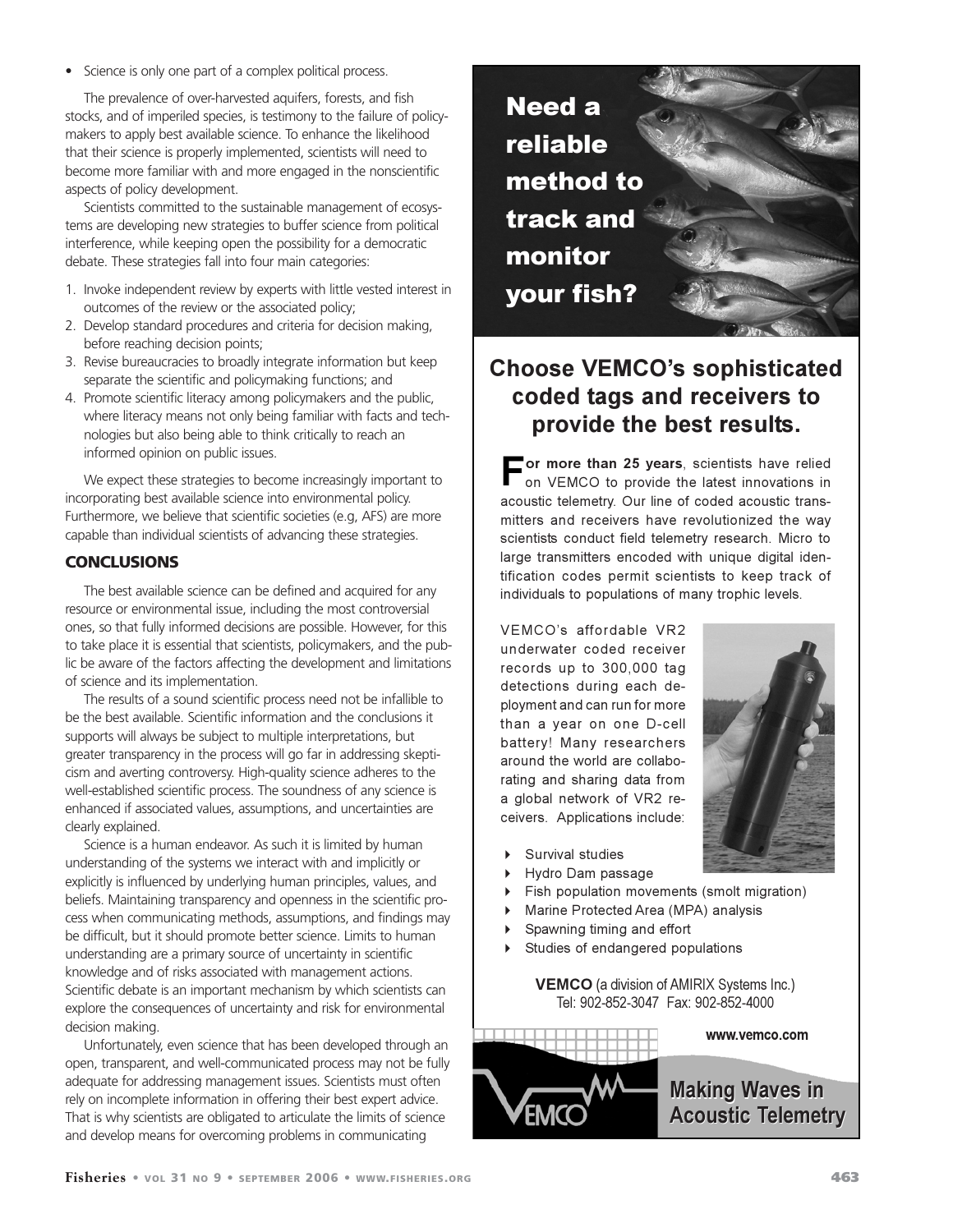scientific information, assessing uncertainty in predictions, and evaluating risk in decision making.

Scientific information and information about science-related subjects are available in different forms. The peerreviewed literature is what scientists have traditionally considered the best scientific information, and until recently this form of information was also the most accessible. Changes in communication technology have increased the availability of other forms of information, such as gray literature and professional and public opinion. As these other forms of information become more available, it will be harder for nonscientists to distinguish highquality information from low-quality information. Scientists will have to play a greater role in assisting the public and policymakers with sorting out objective information from highly biased opinion. Published scientific debate may be one means of doing this, but such forums may be misconstrued as being equivalent to independently peer-reviewed science. Clearly, scientists and publishers will have to be more attentive to how controversial and emerging science is communicated.

Because government agencies act both as representatives of the public interest and as scientific bodies, conflicts can arise as to how information is collected and utilized and how it is communicated. Agencies should acknowledge potential conflicts and move to ameliorate them whenever possible. Providing forums for public observation of the scientific process and public participation in scientific debates is one means of accomplishing this. Administrative separation of agency divisions tasked to conduct science and develop policy may also be an effective way to avoid clouding issues and to reduce conflicts of interest. However, policy and science groups should communicate closely to ensure that management decisions are informed by the best available science.

Resolution of many of today's environmental issues, such as the influence of human activities on ecosystems, is hampered not only by rudimentary scientific understanding available but also by a weakly developed scientific process. Most scientists have been reluctant to go beyond the safety zone of traditional

scientific approaches, namely, hypothesis testing and statistical interpretation of results. Because management decisions continue to be made with whatever information is available, scientists need to become more involved in identifying information quality and providing guidance on how the available information might best be used.

To adequately implement the best available science, it is essential that policymakers clearly articulate the purpose of regulations and laws, clearly specify who is responsible for interpreting and enforcing them, endeavor to identify and reduce conflicts of interest, and recognize differences in the knowledge base and values of scientists, managers, and other stakeholders.

The public is becoming increasingly involved in the scientific process, thus leading to the democratization of science. Similarly, scientists are becoming more involved in the public arena, sometimes having greater influence on public policy but also becoming more susceptible to political influence. The greater level of information exchange among scientists, policymakers, and the public means that scientists need to improve their means of communication, both in terms of providing information to more nonscientists and in terms of obtaining and interpreting information from a broader array of sources.

We offer the following general recommendations to promote the use of best available science in fisheries and environmental management.

- Scientists, policymakers, and the public should become more familiar with the range of spatial and temporal scales, the types and levels of uncertainty, and the necessary suite of scientific disciplines associated with science-based solutions to today's environmental problems, and ensure that the most pressing information needs for decision making are met.
- Scientific professionals should do more to make good science widely recognized and available, invest more in establishing scientific literacy among nonscientists, and develop ways to more clearly communicate technical information to policymakers and the public.
- Scientific professionals should become more active in establishing

broadly accepted criteria to distinguish sound science, to assess the quality of scientific information, to distinguish types and uses of "peer review," to define scientific debate, and to ensure that science is properly incorporated into policy.

Resource management agencies should organize themselves so that scientific and regulatory arms are administratively independent, formally engage recognized advocates of best available science, and proactively guide democratization of the science relevant to agency missions.

#### **ACKNOWLEDGEMENTS**

The committee wishes to thank Gus Rassam and the AFS Governing Board, and Dennis Allen and the Estuarine Research Federation for their support. We thank Jessica Geubtner of AFS for her technical assistance. We also thank Howard Browman, Margaret Dochoda, Mary Frabrizio, and Robert Hughes for insightful reviews of this manuscript.

#### **LITERATURE CITED**

- **Allen, T. H. F., J. A. Tainter, J. C. Pires,** and **T. W. Hoekstra.** 2001. Dragnet ecology—''Just the facts, ma'am'': The privilege of science in a post-modern world. BioScience 51:475-485.
- **Angermeier, P. L.** 2000. The natural imperative for biological conservation. Conservation Biology 14:373-381.
- **Barry, D.,** and **M. Oelschlaeger.** 1996. A science for survival: values and conservation biology. Conservation Biology 10:905-911.
- **Broad, W. J.,** and **J. Glanz.** 2003. Does science matter? New York Times 11 November.
- **Boesch, D. F.** 1995. Unpopular science. Bay Journal, March 1995. Available at: www.bayjournal.com/newsite/article.c fm-article=271&print=yes.
- **Bolin, B.** 1994. Science and policy making. Ambio 23:25-29.
- **Clark, W. C.,** and **G. Majone.** 1985. The critical appraisal of scientific inquiries with policy implications. Science, Technology, and Human Values 10:6- 19.
- **Costanza, R.** 1993. Developing ecological research that is relevant for achieving sustainability. Ecological Applications 3:579-581.
- **Costanza, R., R. dArge, R. deGroot, S. Farber, M. Grasso, B. Hannon, K. Limburg, S. Naeem, R.V. ONeill, J. Paruelo, R.G. Raskin, P. Sutton,** and **M. vandenBelt.** 1997. The value of